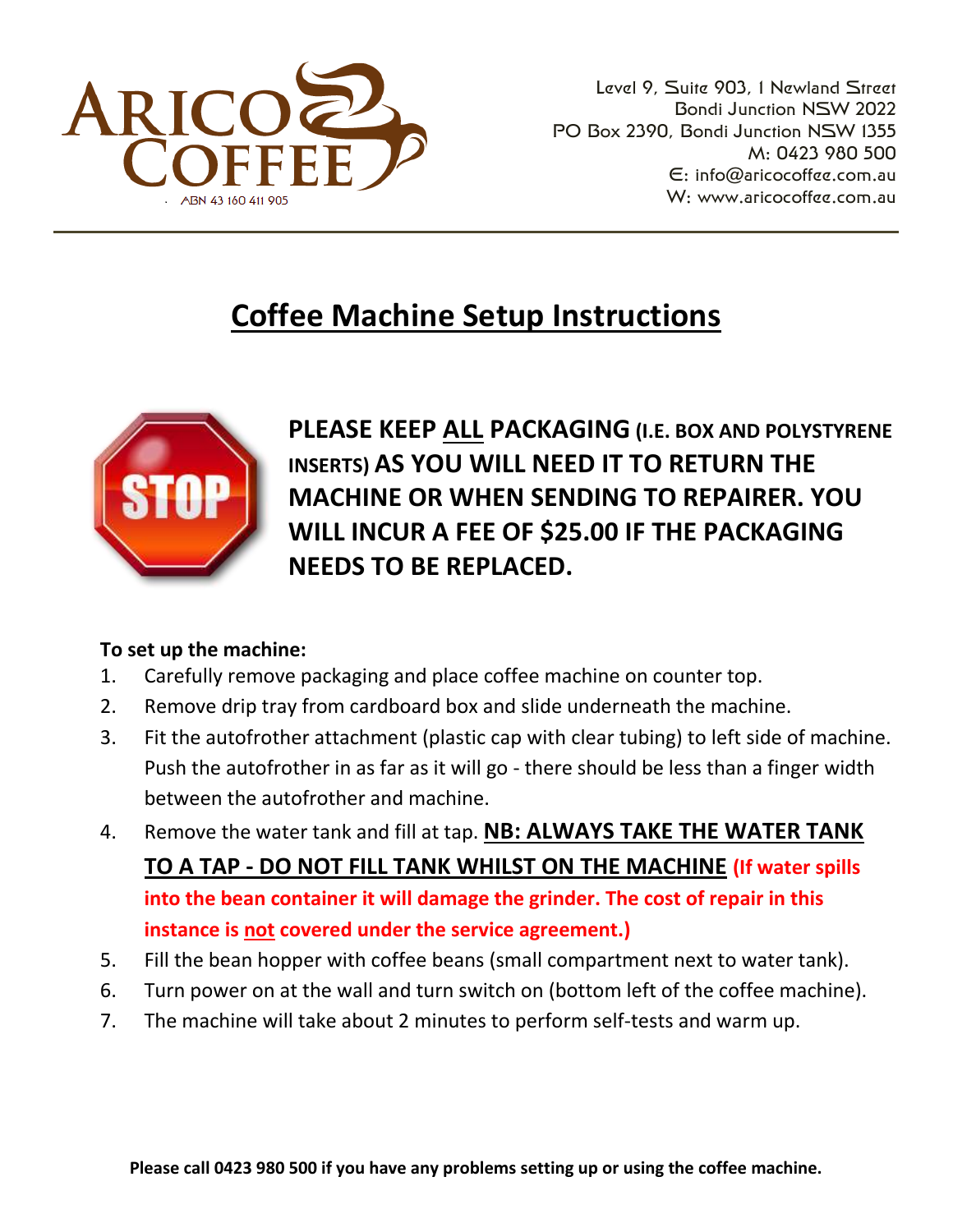

Level 9, Suite 903, 1 Newland Street Bondi Junction NSW 2022 PO Box 2390, Bondi Junction NSW 1355 M: 0423 980 500 E: [info@aricocoffee.com.au](mailto:info@aricocoffee.com.au) W: [www.aricocoffee.com.au](http://www.aricocoffee.com.au/) 

# **Coffee Making Instructions**



- 1. Place a cup under dispenser.
- 2. Press Small, Medium or Large button on bottom row of screen display (see image above).
- 3. Move cup to under the milk frother (left side of machine).
- 4. Place clear tube from the milk frother into a cup or jug of milk and press the milk autofrother button (top right button on menu pad). Press it again to stop when you have enough milk in the cup. If needed, adjust the frothing pin while milk is flowing to increase or decrease the flow of milk.

**NB: WHEN RE-FILLING WATER TANK, ALWAYS TAKE THE WATER TANK TO A TAP - DO NOT FILL IT WHILST ON THE MACHINE** (If water spills into the bean container it will damage the grinder and the cost of the repairs in this instance are not covered under the terms of the contract.)